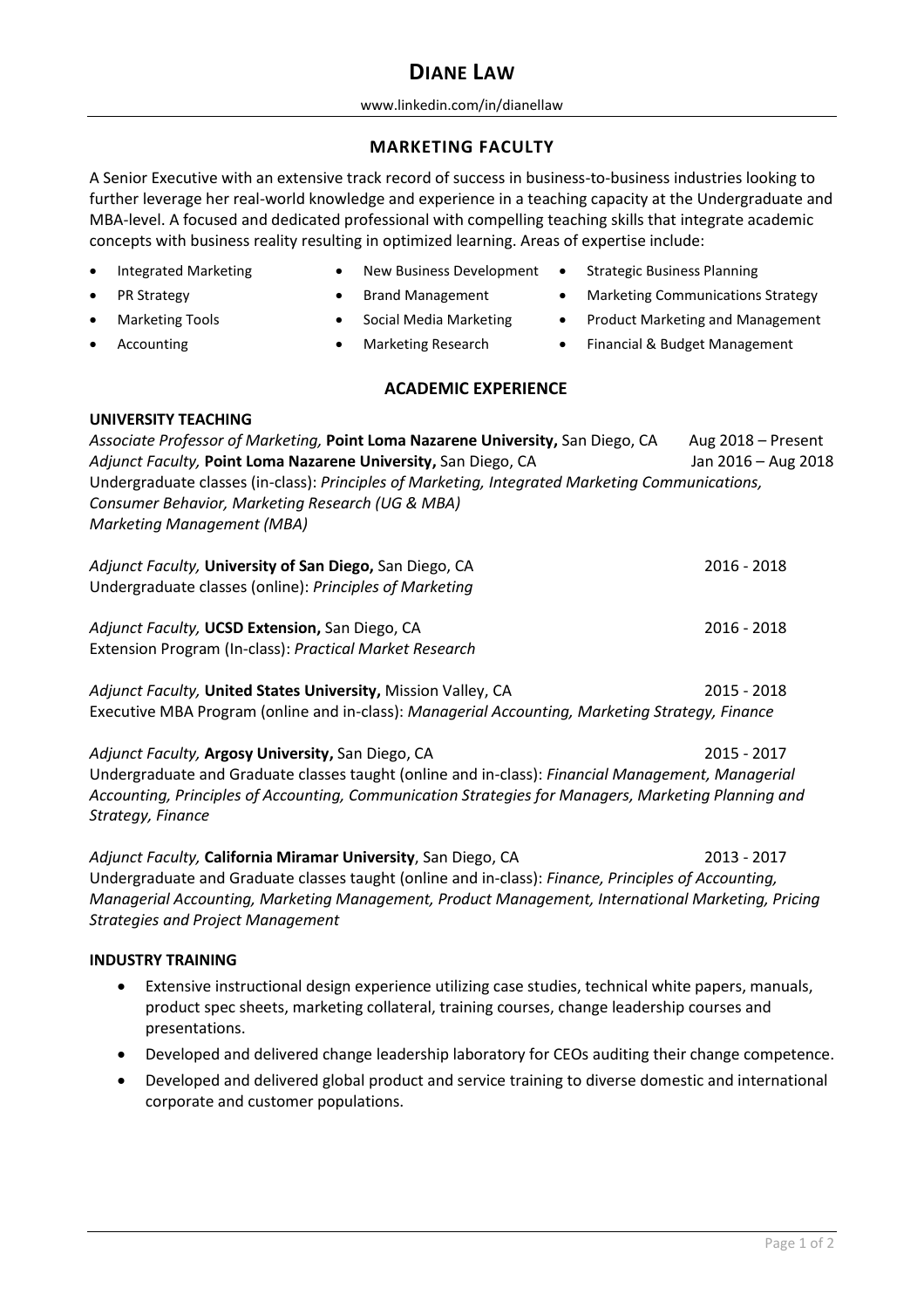## **PROFESSIONAL EXPERIENCE**

### **D&K ENGINEERING,** San Diego, CA **2006 - 2015**

*Vice President of Marketing*

- Identified the organization's needs; developed and executed a marketing plan that drove new business and facilitated meeting sales goals and objectives. This included overhauling an engineering-based web presence to a marketing-based site promoting engineering and manufacturing services.
- Key senior contributor in delivering a 260% increase in services revenue and a 90% growth in manufacturing business.
- Spearheaded a comprehensive online, social media and promotions strategy that led to the capture of key clients and increased online visibility by 400% in 12 months.
- Significantly raised the company's public recognition by writing and submitting numerous award applications resulting in the receipt of 21 awards including Inc.'s '5,000 Fastest Growing Private Companies' five years in a row and the Ernst and Young Entrepreneur of the Year.
- Conceived of, researched, designed and implemented an internal communications plan that included a new company intranet site and a formal internal communication program. This comprehensive and user-friendly communications program kept employees current on information and provided easy access to documents that facilitated more efficient and effective work.

#### **PARACHUTE MARKETING,** San Diego, CA **2004 - 2015**

*Owner/Principal*

- ➢ **D&K Engineering:** Conceptualized, created, implemented and managed the company's marketing strategy and messaging that positioned the company for a 134% revenue growth in three years.
- ➢ **Rhino Web Group:** Effectively applied cross-industry expertise and market targeting in the development of 20 websites that positioned Rhino's clients for success.
- ➢ **CUSTOMatrix:** Created and built a Marketing Practice for this consulting organization, resulting in a 97% increase in marketing revenues within the first year.

## **KELLY'S MISSION ROCK,** San Francisco, CA **1998 - 2009**

#### A start-up, waterfront restaurant.

*Consultant* (served in capacity of General Manager, Controller and CFO)

- Through comprehensive planning and meticulous implementation, start-up achieved profitability in the first six-months; annual sales exceeded \$3M within two years.
- Led the strategic and operational response to the 9/11 economic downturn. Identified fresh opportunities that created a new profit center thereby allowing the business to weather what was an unprecedented restaurant-failure rate in San Francisco.
- Successfully negotiated more favorable loan-repayment terms that preserved capital and established an operating reserve necessary for future, unforeseen downturns.

## **ADDITIONAL RELEVANT EXPERIENCE**

*Vice President of Marketing Communications*, FUJITSU CONSULTING, Sunnyvale, CA *Executive Director of Marketing*, MOTOROLA, Scotts Valley, CA *Director of Marketing, NETIGY, San Jose, CA Director of Marketing,* CISCO, San Jose, CA *Marketing Manager,* 3COM, San Jose, CA *Product Marketing Manager*, SILICON GRAPHICS, Detroit, MI/Mountain View, CA